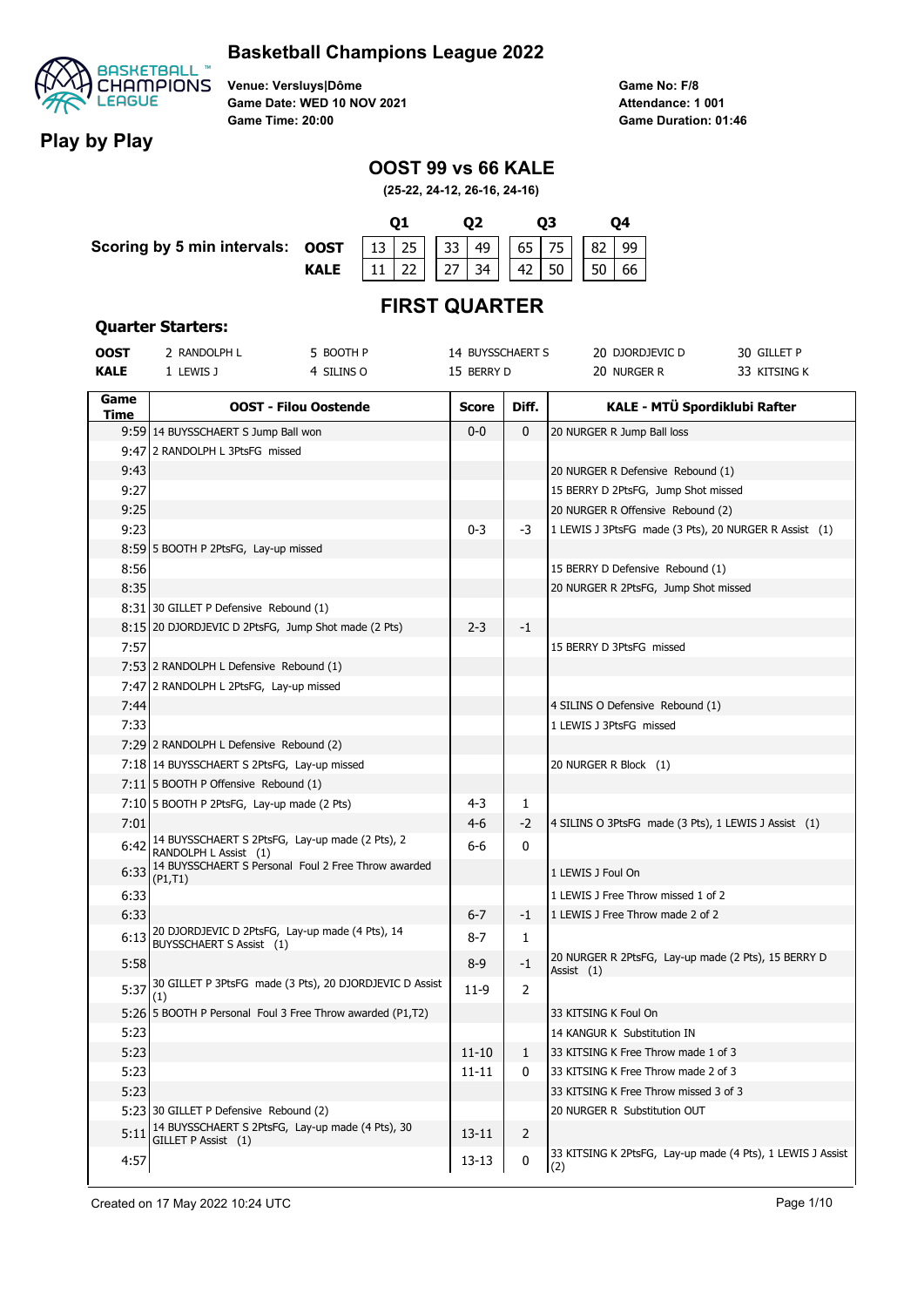

#### **Basketball Champions League 2022**

**Venue: Versluys|Dôme Game Date: WED 10 NOV 2021 Game Time: 20:00**

**Game No: F/8 Game Duration: 01:46 Attendance: 1 001**

#### **OOST 99 vs 66 KALE**

| Game<br>Time | <b>OOST - Filou Oostende</b>                                                        | <b>Score</b> | Diff.          | KALE - MTÜ Spordiklubi Rafter                          |
|--------------|-------------------------------------------------------------------------------------|--------------|----------------|--------------------------------------------------------|
| 4:39         | 20 DJORDJEVIC D 2PtsFG, Lay-up made (6 Pts), 30 GILLET<br>P Assist (2)              | $15 - 13$    | $\overline{2}$ |                                                        |
|              | 4:25 20 DJORDJEVIC D Personal Foul (P1,T3)                                          |              |                | 14 KANGUR K Foul On                                    |
|              | 4:25 20 DJORDJEVIC D Substitution OUT                                               |              |                | 15 BERRY D Substitution OUT                            |
|              | 4:2516 VAN DER VUURST DE VRIES K Substitution IN                                    |              |                | 33 KITSING K Substitution OUT                          |
| 4:25         |                                                                                     |              |                | 0 MELSON S Substitution IN                             |
| 4:25         |                                                                                     |              |                | 13 HERMET K Substitution IN                            |
| 4:16         |                                                                                     |              |                | 0 MELSON S 3PtsFG missed                               |
|              | 4:10 30 GILLET P Defensive Rebound (3)                                              |              |                |                                                        |
|              | 4:03 5 BOOTH P Turnover, Bad Pass (1)                                               |              |                | 0 MELSON S Steal                                       |
| 3:56         |                                                                                     |              |                | 13 HERMET K 3PtsFG missed                              |
|              | 3:48 2 RANDOLPH L Defensive Rebound (3)                                             |              |                |                                                        |
|              | 3:44 2 RANDOLPH L 2PtsFG, Jump Shot made (2 Pts)                                    | $17 - 13$    | 4              |                                                        |
|              | 3:20 30 GILLET P Steal                                                              |              |                | 0 MELSON S Turnover, Bad Pass (1)                      |
| 3:15         | 2 RANDOLPH L 2PtsFG, Lay-up made (4 Pts), 6 VAN DER<br>VUURST DE VRIES K Assist (1) | 19-13        | 6              | Team Time Out                                          |
|              | 3:15 14 BUYSSCHAERT S Substitution OUT                                              |              |                | 1 LEWIS J Substitution OUT                             |
|              | 3:15 30 GILLET P Substitution OUT                                                   |              |                | 4 SILINS O Substitution OUT                            |
|              | 3:15 16 BRATANOVIC H Substitution IN                                                |              |                | 6 VITOLS M Substitution IN                             |
|              | 3:15 18 JANTUNEN M Substitution IN                                                  |              |                | 15 BERRY D Substitution IN                             |
| 3:02         |                                                                                     |              |                | 15 BERRY D 3PtsFG missed                               |
|              | 2:58 6 VAN DER VUURST DE VRIES K Defensive Rebound (1)                              |              |                |                                                        |
|              | 2:47 2 RANDOLPH L Turnover, Bad Pass (1)                                            |              |                | 14 KANGUR K Steal                                      |
| 2:30         |                                                                                     |              |                | 6 VITOLS M 3PtsFG missed                               |
|              | 2:28 16 BRATANOVIC H Personal Foul (P1,T4)                                          |              |                | 14 KANGUR K Offensive Rebound (1)                      |
| 2:28         |                                                                                     |              |                | 14 KANGUR K Foul On                                    |
| 2:22         |                                                                                     |              |                | 15 BERRY D 2PtsFG, Jump Shot missed                    |
|              | 2:18 5 BOOTH P Defensive Rebound (2)                                                |              |                |                                                        |
|              | 2:17 5 BOOTH P Foul On                                                              |              |                | 0 MELSON S Personal Foul (P1,T1)                       |
|              | 2:17 2 RANDOLPH L Substitution OUT                                                  |              |                |                                                        |
|              | 2:17 89 TROISFONTAINES O Substitution IN                                            |              |                |                                                        |
| 2:13         | 5 BOOTH P 3PtsFG made (5 Pts), 18 JANTUNEN M Assist<br>(1)                          | $22 - 13$    | 9              |                                                        |
| 1:58         |                                                                                     |              |                | 0 MELSON S 3PtsFG missed                               |
|              | 1:54 5 BOOTH P Defensive Rebound (3)                                                |              |                |                                                        |
|              | 1:48 5 BOOTH P Turnover, Ball Handling (2)                                          |              |                | 13 HERMET K Steal                                      |
| 1:38         |                                                                                     | $22 - 16$    | 6              | 15 BERRY D 3PtsFG made (3 Pts), 6 VITOLS M Assist (1)  |
|              | 1:35 18 JANTUNEN M Personal Foul (P1,T5)                                            |              |                | 15 BERRY D Foul On                                     |
| 1:35         |                                                                                     |              |                | 6 VITOLS M Substitution OUT                            |
| 1:35         |                                                                                     |              |                | 1 LEWIS J Substitution IN                              |
| 1:35         |                                                                                     | $22 - 17$    | 5              | 15 BERRY D Free Throw made 1 of 1                      |
|              | 1:16 89 TROISFONTAINES O 3PtsFG missed                                              |              |                |                                                        |
|              | 1:12 16 BRATANOVIC H Offensive Rebound (1)                                          |              |                |                                                        |
|              | 1:07 18 JANTUNEN M Turnover, Out Of Bounds (1)                                      |              |                |                                                        |
| 0:54         |                                                                                     | $22 - 20$    | $\overline{2}$ | 15 BERRY D 3PtsFG made (7 Pts), 14 KANGUR K Assist (1) |
|              | 0:53 Team Time Out                                                                  |              |                |                                                        |
|              | 0:39 6 VAN DER VUURST DE VRIES K 3PtsFG made (3 Pts)                                | $25 - 20$    | 5              |                                                        |
| 0:20         |                                                                                     | $25 - 22$    | 3              | 0 MELSON S 2PtsFG, Lay-up made (2 Pts)                 |
|              | 0:01 89 TROISFONTAINES O 2PtsFG, Lay-up missed                                      |              |                |                                                        |
| 0:00         |                                                                                     |              |                | 15 BERRY D Defensive Rebound (2)                       |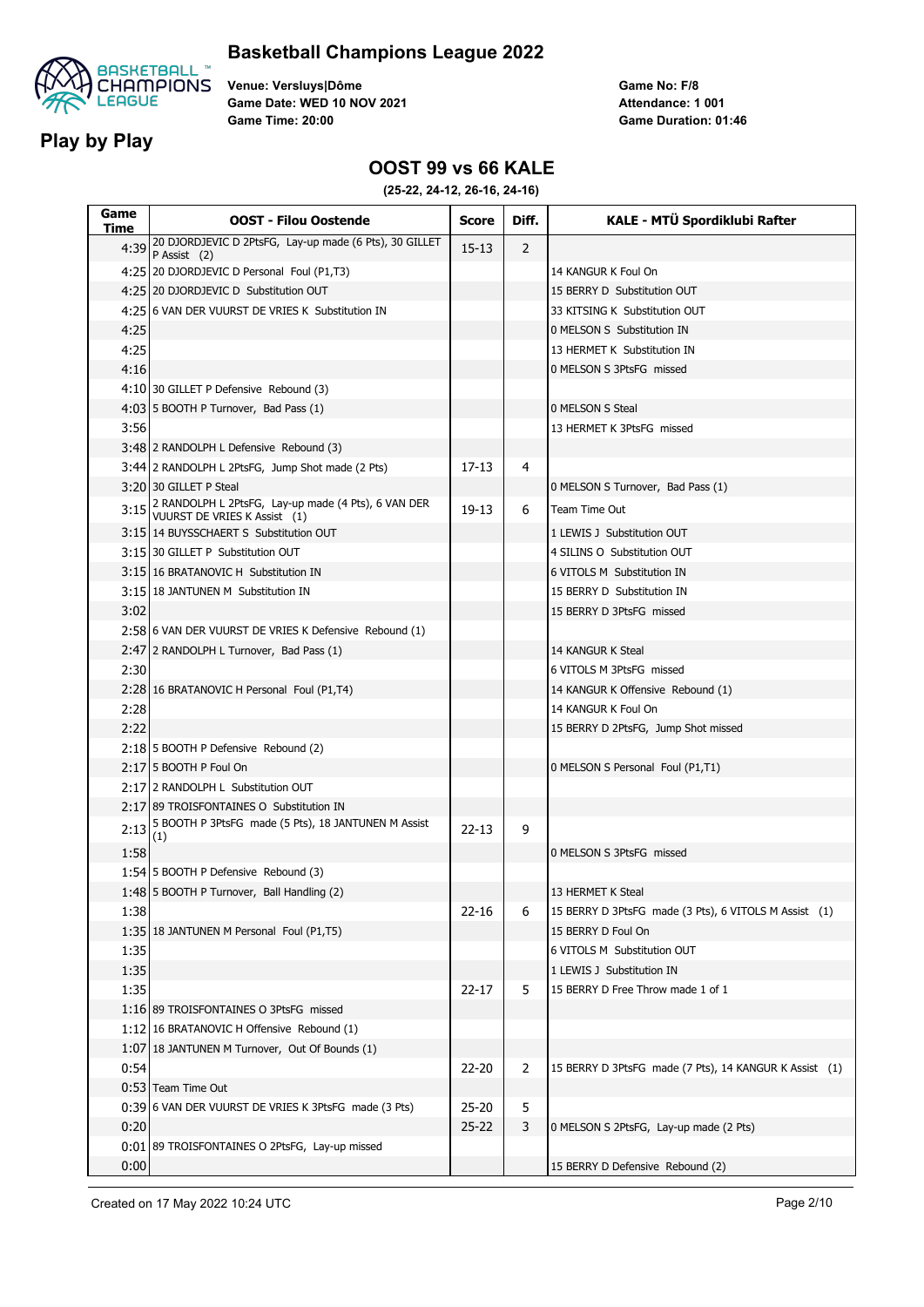

**Quarter Starters:**

#### **Basketball Champions League 2022**

**Venue: Versluys|Dôme Game Date: WED 10 NOV 2021 Game Time: 20:00**

**Game No: F/8 Game Duration: 01:46 Attendance: 1 001**

### **Play by Play**

#### **OOST 99 vs 66 KALE**

**(25-22, 24-12, 26-16, 24-16)**

### **SECOND QUARTER**

#### **OOST** 2 RANDOLPH L 6 VAN DER VUURST DE VRIES K 14 BUYSSCHAERT S 18 JANTUNEN M 89 TROISFONTAINES O **KALE** 0 MELSON S 1 LEWIS J 15 BERRY D 20 NURGER R 33 KITSING K **Game Time OOST - Filou Oostende Score Diff. KALE - MTÜ Spordiklubi Rafter** 9:47 14 BUYSSCHAERT S Steal 1 LEWIS J Turnover, Bad Pass (1) 9:41 89 TROISFONTAINES O 2PtsFG, Lay-up made (2 Pts), 6 VAN DER VUURST DE VRIES K Assist (2)  $27-22$  5 9:28 6 VAN DER VUURST DE VRIES K Personal Foul 3 Free Throw awarded (P1,T1) 15 BERRY D Foul On 9:27 15 BERRY D Free Throw missed 1 of 3 9:27 15 BERRY D Free Throw missed 2 of 3 9:27 15 BERRY D Free Throw missed 3 of 3 9:25 Team Defensive Rebound (1) **19:25 Team Defensive Rebound (1)** 33 KITSING K Personal Foul (P1,T1) 9:25 89 TROISFONTAINES O Foul On 9:10 2 RANDOLPH L 3PtsFG missed 9:06 20 NURGER R Defensive Rebound (3) 8:58 0 MELSON S 2PtsFG, Jump Shot missed 8:55 2 RANDOLPH L Defensive Rebound (4) 8:45 Team Jump Ball Held Ball 15 BERRY D Substitution OUT 8:45 4 SILINS O Substitution IN 8:33 14 BUYSSCHAERT S 2PtsFG, Lay-up made (6 Pts), 89 TROISFONTAINES O Assist (1) 29-22 7 4 SILINS O Personal Foul (P1,T2) 8:33 14 BUYSSCHAERT S Foul On 20 NURGER R Defensive Rebound (4) 8:33 14 BUYSSCHAERT S Free Throw missed 1 of 1 8:23 14 BUYSSCHAERT S Block (1) 20 NURGER R 2PtsFG, Lay-up missed 8:18 6 VAN DER VUURST DE VRIES K Defensive Rebound (2) 8:10 6 VAN DER VUURST DE VRIES K Foul On 0 MELSON S Personal Foul (P2,T3) 8:10 1 LEWIS J Substitution OUT 8:10 6 VITOLS M Substitution IN 8:02 6 VAN DER VUURST DE VRIES K 3PtsFG missed 7:58 4 SILINS O Defensive Rebound (2) 7:46 20 NURGER R 2PtsFG, Lay-up missed 7:43 6 VAN DER VUURST DE VRIES K Defensive Rebound (3) 7:35 6 VAN DER VUURST DE VRIES K 3PtsFG missed 7:32 4 SILINS O Defensive Rebound (3) 7:19 29-24 3 0 MELSON S 2PtsFG, Lay-up made (4 Pts) 7:07 89 TROISFONTAINES O Foul On 0 0 MELSON S Personal Foul (P3,T4) 7:07 0 MELSON S Substitution OUT 7:07 15 BERRY D Substitution IN 7:02 6 VAN DER VUURST DE VRIES K Turnover, Travel (1) 7:02 6 VAN DER VUURST DE VRIES K Substitution OUT 7:02 20 DJORDJEVIC D Substitution IN 6:52 **29-27 2 6 VITOLS M 3PtsFG** made (3 Pts) 6:33 14 BUYSSCHAERT S 2PtsFG, Lay-up made (8 Pts), 89 TROISFONTAINES O Assist (2) 31-27 4 33 KITSING K Personal Foul (P2,T5) 6:33 14 BUYSSCHAERT S Foul On 6 VITOLS M Defensive Rebound (1) 6:33 89 TROISFONTAINES O Substitution OUT 6:33 5 BOOTH P Substitution IN

Created on 17 May 2022 10:24 UTC Page 3/10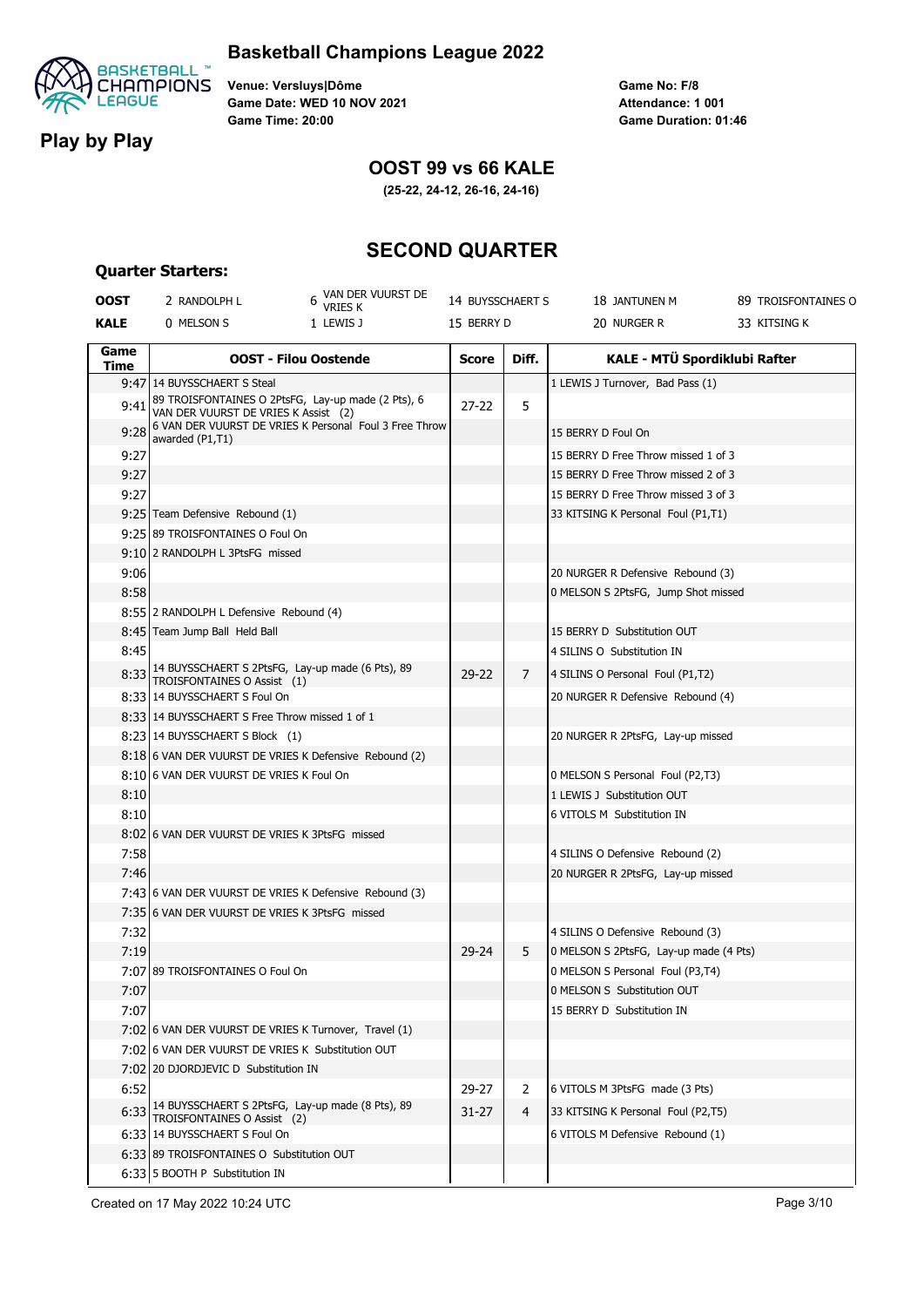

#### **Basketball Champions League 2022**

**Venue: Versluys|Dôme Game Date: WED 10 NOV 2021 Game Time: 20:00**

**Game No: F/8 Game Duration: 01:46 Attendance: 1 001**

#### **OOST 99 vs 66 KALE**

**(25-22, 24-12, 26-16, 24-16)**

| Game<br>Time | <b>OOST - Filou Oostende</b>                                                           | <b>Score</b> | Diff.          | KALE - MTÜ Spordiklubi Rafter                                       |
|--------------|----------------------------------------------------------------------------------------|--------------|----------------|---------------------------------------------------------------------|
|              | 6:33 14 BUYSSCHAERT S Free Throw missed 1 of 1                                         |              |                |                                                                     |
|              | 6:10 20 DJORDJEVIC D Block (1)                                                         |              |                | 6 VITOLS M 2PtsFG, Lay-up missed                                    |
|              | 6:05 5 BOOTH P Defensive Rebound (4)                                                   |              |                |                                                                     |
| 6:04         | 14 BUYSSCHAERT S 2PtsFG Fast Break, Dunk made (10<br>Pts), 5 BOOTH P Assist (1)        | $33 - 27$    | 6              |                                                                     |
| 6:03         |                                                                                        |              |                | Team Time Out                                                       |
| 6:03         |                                                                                        |              |                | 4 SILINS O Substitution OUT                                         |
| 6:03         |                                                                                        |              |                | 22 DORBEK M Substitution IN                                         |
| 5:43         |                                                                                        |              |                | 20 NURGER R 2PtsFG, Lay-up missed                                   |
|              | 5:40 18 JANTUNEN M Defensive Rebound (1)                                               |              |                |                                                                     |
|              | 5:1915 BOOTH P 3PtsFG missed                                                           |              |                |                                                                     |
| 5:14         |                                                                                        |              |                | 20 NURGER R Defensive Rebound (5)                                   |
|              | 4:57 20 DJORDJEVIC D Foul On                                                           | 33-29        | 4              | 20 NURGER R 2PtsFG, Lay-up made (4 Pts), 33 KITSING K<br>Assist (1) |
|              | 4:5715 BOOTH P Substitution OUT                                                        |              |                | 6 VITOLS M Personal Foul 2 Free Throw awarded (P1,T6)               |
|              | 4:57 14 BUYSSCHAERT S Substitution OUT                                                 |              |                | 20 NURGER R Substitution OUT                                        |
|              | 4:57 18 JANTUNEN M Substitution OUT                                                    |              |                | 33 KITSING K Substitution OUT                                       |
|              | 4:57 16 BRATANOVIC H Substitution IN                                                   |              |                | 13 HERMET K Substitution IN                                         |
|              | 4:57 30 GILLET P Substitution IN                                                       |              |                | 14 KANGUR K Substitution IN                                         |
|              | 4:57 89 TROISFONTAINES O Substitution IN                                               |              |                |                                                                     |
|              | 4:57120 DJORDJEVIC D Free Throw made 1 of 2                                            | 34-29        | 5              |                                                                     |
|              | 4:57 20 DJORDJEVIC D Free Throw made 2 of 2                                            | $35 - 29$    | 6              |                                                                     |
| 4:38         |                                                                                        |              |                | 6 VITOLS M 3PtsFG missed                                            |
|              | 4:34 20 DJORDJEVIC D Defensive Rebound (1)                                             |              |                |                                                                     |
|              | 4:17 89 TROISFONTAINES O 2PtsFG, Lay-up made (4 Pts)                                   | $37 - 29$    | 8              |                                                                     |
| 4:04         |                                                                                        | 37-31        | 6              | 15 BERRY D 2PtsFG, Jump Shot made (9 Pts)                           |
|              | 3:45 2 RANDOLPH L Foul On                                                              |              |                | 14 KANGUR K Personal Foul 2 Free Throw awarded (P1,T7)              |
|              | 3:45 2 RANDOLPH L Free Throw made 1 of 2                                               | 38-31        | 7              | 6 VITOLS M Substitution OUT                                         |
|              | 3:45 2 RANDOLPH L Free Throw made 2 of 2                                               | 39-31        | 8              | 1 LEWIS J Substitution IN                                           |
|              | 3:34 30 GILLET P Personal Foul (P1,T2)                                                 |              |                | 13 HERMET K Foul On                                                 |
|              | 3:20189 TROISFONTAINES O Defensive Rebound (1)                                         |              |                | 13 HERMET K 2PtsFG, Lay-up missed                                   |
|              | 3:20 16 BRATANOVIC H Foul On                                                           |              |                | 14 KANGUR K Personal Foul 2 Free Throw awarded (P2,T8)              |
| 3:20         |                                                                                        |              |                | 22 DORBEK M Substitution OUT                                        |
| 3:20         |                                                                                        |              |                | 8 KURBAS T Substitution IN                                          |
|              | 3:20116 BRATANOVIC H Free Throw Fast Break made 1 of 2                                 | 40-31        | 9              | 14 KANGUR K Substitution OUT                                        |
|              | 3:20 16 BRATANOVIC H Free Throw Fast Break missed 2 of 2                               |              |                | 33 KITSING K Substitution IN                                        |
| 3:20         |                                                                                        |              |                | 15 BERRY D Defensive Rebound (3)                                    |
| 3:10         |                                                                                        | 40-33        | $\overline{7}$ | 13 HERMET K 2PtsFG, Lay-up made (2 Pts), 15 BERRY D                 |
|              |                                                                                        |              |                | Assist (2)                                                          |
|              | 2:50 20 DJORDJEVIC D 3PtsFG missed                                                     |              |                |                                                                     |
|              | 2:48 89 TROISFONTAINES O Foul On                                                       |              |                | 13 HERMET K Defensive Rebound (1)                                   |
|              | 2:48 16 BRATANOVIC H Substitution OUT                                                  |              |                | 15 BERRY D Personal Foul 2 Free Throw awarded (P1,T9)               |
|              | 2:48 18 JANTUNEN M Substitution IN                                                     |              |                |                                                                     |
|              | 2:48 89 TROISFONTAINES O Free Throw made 1 of 2                                        | 41-33        | 8              |                                                                     |
|              | 2:48 89 TROISFONTAINES O Free Throw made 2 of 2                                        | 42-33        | 9              |                                                                     |
|              | 2:39 89 TROISFONTAINES O Personal Foul (P1,T3)                                         |              |                | 33 KITSING K Foul On                                                |
|              | 2:31 18 JANTUNEN M Steal<br>2:23 2 RANDOLPH L 2PtsFG, Lay-up made (8 Pts), 18 JANTUNEN |              |                | 1 LEWIS J Turnover, Ball Handling (2)                               |
|              | M Assist (2)                                                                           | 44-33        | 11             |                                                                     |
|              | 2:06 89 TROISFONTAINES O Personal Foul (P2,T4)                                         |              |                | 1 LEWIS J Foul On                                                   |
|              | 2:06 89 TROISFONTAINES O Substitution OUT                                              |              |                |                                                                     |

Created on 17 May 2022 10:24 UTC **Page 4/10**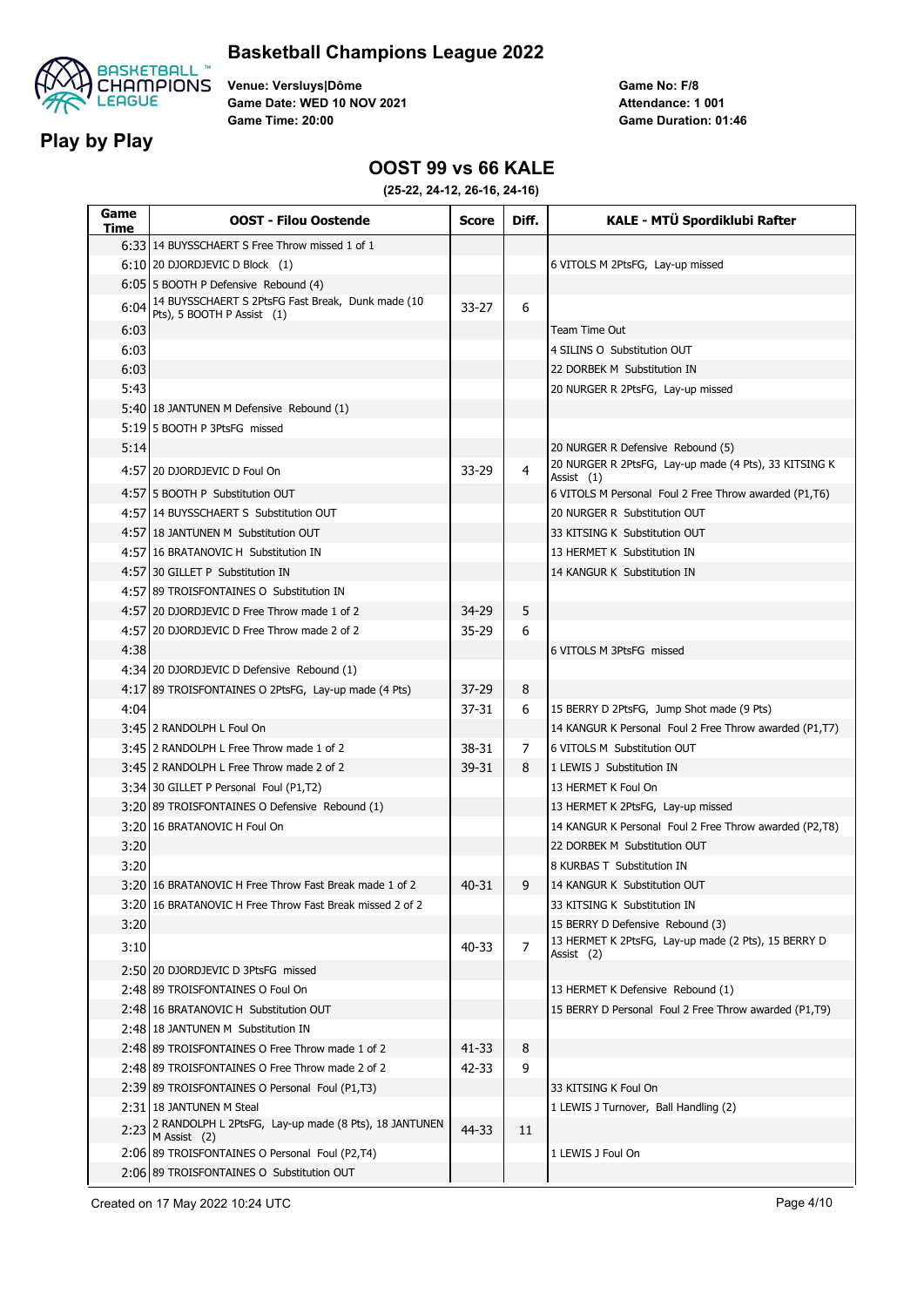

#### **Basketball Champions League 2022**

**Venue: Versluys|Dôme Game Date: WED 10 NOV 2021 Game Time: 20:00**

**Game No: F/8 Game Duration: 01:46 Attendance: 1 001**

#### **OOST 99 vs 66 KALE**

**(25-22, 24-12, 26-16, 24-16)**

| Game<br>Time | <b>OOST - Filou Oostende</b>                                | <b>Score</b> | Diff. | KALE - MTÜ Spordiklubi Rafter                             |
|--------------|-------------------------------------------------------------|--------------|-------|-----------------------------------------------------------|
|              | 2:06 5 BOOTH P Substitution IN                              |              |       |                                                           |
| 2:01         |                                                             |              |       | 15 BERRY D 3PtsFG missed                                  |
|              | 1:58 30 GILLET P Defensive Rebound (4)                      |              |       |                                                           |
|              | 1:37 Team Time Out                                          |              |       |                                                           |
|              | 1:36 Team Turnover, Shot Clock (1)                          |              |       |                                                           |
| 1:23         |                                                             |              |       | 1 LEWIS J 2PtsFG, Lay-up missed                           |
|              | 1:20 18 JANTUNEN M Defensive Rebound (2)                    |              |       |                                                           |
|              | 1:18 30 GILLET P 3PtsFG missed                              |              |       |                                                           |
| 1:13         |                                                             |              |       | 15 BERRY D Defensive Rebound (4)                          |
|              | 1:08 30 GILLET P Personal Foul 2 Free Throw awarded (P2,T5) |              |       | 33 KITSING K Foul On                                      |
|              | 1:08 30 GILLET P Substitution OUT                           |              |       | 15 BERRY D Substitution OUT                               |
|              | 1:08 14 BUYSSCHAERT S Substitution IN                       |              |       | 22 DORBEK M Substitution IN                               |
| 1:08         |                                                             |              |       | 33 KITSING K Free Throw missed 1 of 2                     |
| 1:08         |                                                             | 44-34        | 10    | 33 KITSING K Free Throw made 2 of 2                       |
|              | 0:48 2 RANDOLPH L 2PtsFG, Jump Shot made (10 Pts)           | 46-34        | 12    |                                                           |
| 0:36         |                                                             |              |       | 1 LEWIS J 2PtsFG, Lay-up missed                           |
| 0:33         |                                                             |              |       | 33 KITSING K Offensive Rebound (1)                        |
|              | $0:32$ 18 JANTUNEN M Block (1)                              |              |       | 33 KITSING K 2PtsFG, Lay-up missed                        |
|              | 0:26 18 JANTUNEN M Defensive Rebound (3)                    |              |       |                                                           |
|              | 0:12 5 BOOTH P 3PtsFG made (8 Pts)                          | 49-34        | 15    |                                                           |
|              | 0:05 18 JANTUNEN M Foul On                                  |              |       | 1 LEWIS J Offensive Foul (P1,T10), 1 LEWIS J Turnover (3) |
|              | 0:05 14 BUYSSCHAERT S Substitution OUT                      |              |       | 1 LEWIS J Substitution OUT                                |
|              | 0:05 18 JANTUNEN M Substitution OUT                         |              |       | 6 VITOLS M Substitution IN                                |
|              | 0:05 30 GILLET P Substitution IN                            |              |       |                                                           |
|              | 0:05 89 TROISFONTAINES O Substitution IN                    |              |       |                                                           |
|              | 0:02 5 BOOTH P 2PtsFG, Lay-up missed                        |              |       | 33 KITSING K Defensive Rebound (2)                        |

## **THIRD QUARTER**

| <b>KALE</b><br>15 BERRY D<br>33 KITSING K<br>1 LEWIS J<br>4 SILINS O<br>20 NURGER R                                          |  |
|------------------------------------------------------------------------------------------------------------------------------|--|
| Game<br>KALE - MTÜ Spordiklubi Rafter<br>Diff.<br><b>OOST - Filou Oostende</b><br><b>Score</b><br>Time                       |  |
| 9:49<br>20 NURGER R Turnover, Bad Pass (1)                                                                                   |  |
| 9:34 14 BUYSSCHAERT S Foul On<br>33 KITSING K Personal Foul 2 Free Throw awarded (P3,T1)                                     |  |
| 9:34 14 BUYSSCHAERT S Free Throw made 1 of 2, 5 BOOTH P<br>$50 - 34$<br>16<br>4 SILINS O Defensive Rebound (4)<br>Assist (2) |  |
| 9:34 14 BUYSSCHAERT S Free Throw missed 2 of 2                                                                               |  |
| 9:21<br>1 LEWIS J 2PtsFG, Jump Shot missed                                                                                   |  |
| 9:18 5 BOOTH P Defensive Rebound (5)                                                                                         |  |
| 18<br>52-34<br>9:14 2 RANDOLPH L 2PtsFG, Jump Shot made (12 Pts)                                                             |  |
| 8:59<br>1 LEWIS J 2PtsFG, Lay-up missed                                                                                      |  |
| 8:54<br>20 NURGER R Offensive Rebound (6)                                                                                    |  |
| 8:54<br>52-36<br>16<br>20 NURGER R 2PtsFG, Lay-up made (6 Pts)                                                               |  |
| 14 BUYSSCHAERT S 2PtsFG Fast Break, Lay-up made (13<br>8:51<br>18<br>54-36<br>Pts), 20 DJORDJEVIC D Assist (2)               |  |
| 8:36<br>4 SILINS O 3PtsFG missed                                                                                             |  |
| 8:32 30 GILLET P Defensive Rebound (5)                                                                                       |  |

**Quarter Starters:**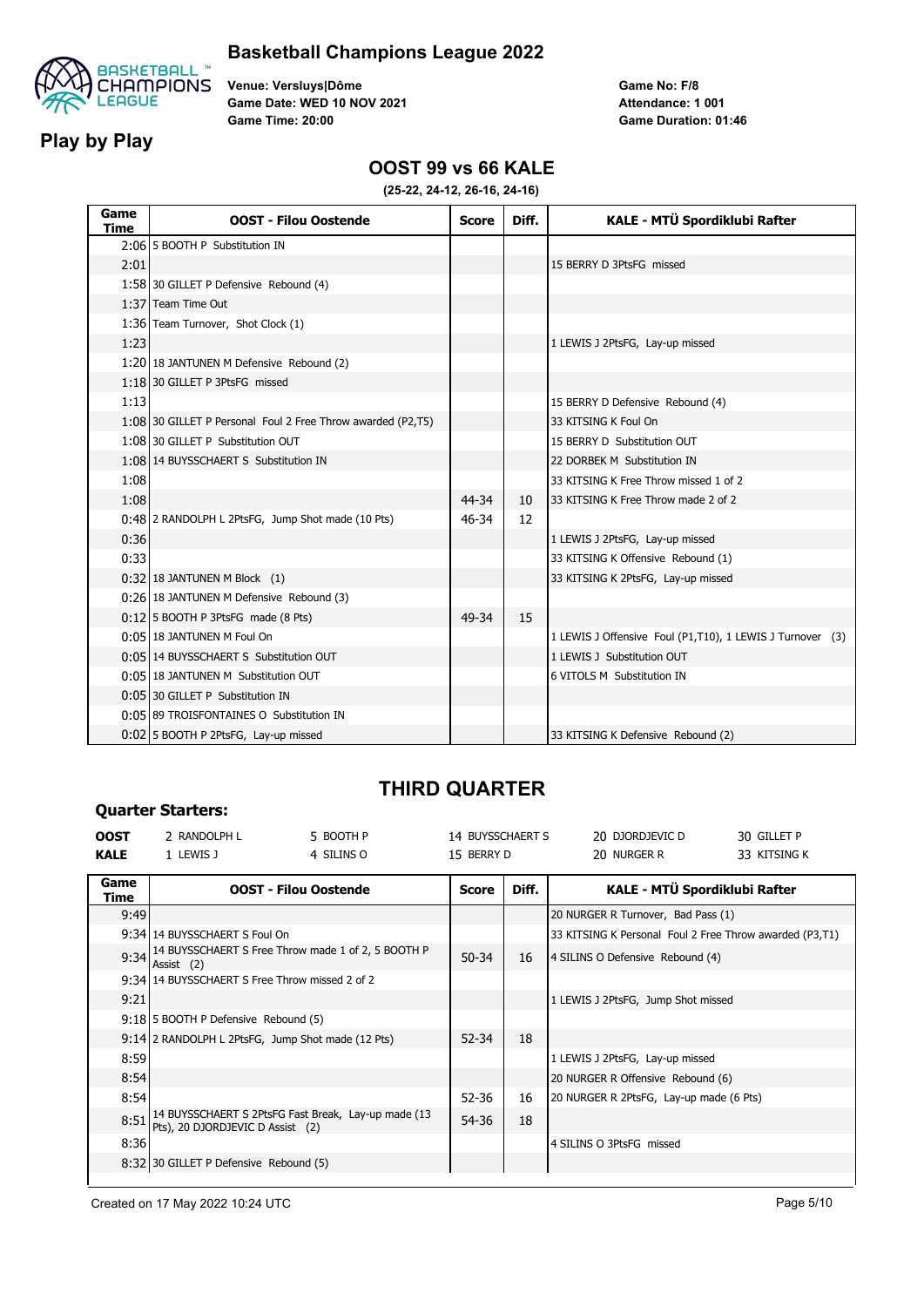

#### **Basketball Champions League 2022**

**Venue: Versluys|Dôme Game Date: WED 10 NOV 2021 Game Time: 20:00**

**Game No: F/8 Game Duration: 01:46 Attendance: 1 001**

#### **OOST 99 vs 66 KALE**

**(25-22, 24-12, 26-16, 24-16)**

| Game<br>Time | <b>OOST - Filou Oostende</b>                                              | <b>Score</b> | Diff. | KALE - MTÜ Spordiklubi Rafter                                    |
|--------------|---------------------------------------------------------------------------|--------------|-------|------------------------------------------------------------------|
|              | 8:19 30 GILLET P 3PtsFG made (6 Pts), 5 BOOTH P Assist (3)                | 57-36        | 21    |                                                                  |
| 8:16         |                                                                           |              |       | Team Time Out                                                    |
| 8:16         |                                                                           |              |       | 1 LEWIS J Substitution OUT                                       |
| 8:16         |                                                                           |              |       | 0 MELSON S Substitution IN                                       |
|              | 7:52 30 GILLET P Personal Foul 2 Free Throw awarded (P3,T1)               |              |       | 20 NURGER R Foul On                                              |
|              | 7:52 30 GILLET P Substitution OUT                                         |              |       | 20 NURGER R Free Throw made 1 of 2, 33 KITSING K Assist<br>(2)   |
|              | 7:52 18 JANTUNEN M Substitution IN                                        |              |       | 20 NURGER R Free Throw made 2 of 2                               |
|              | 7:29 20 DJORDJEVIC D 3PtsFG missed                                        | 57-38        | 19    |                                                                  |
|              | 7:25 18 JANTUNEN M Offensive Rebound (4)                                  |              |       |                                                                  |
| 7:16         | 14 BUYSSCHAERT S 2PtsFG, Lay-up made (15 Pts), 2<br>RANDOLPH L Assist (2) | 59-38        | 21    |                                                                  |
|              | 7:01 18 JANTUNEN M Block (2)                                              |              |       | 33 KITSING K 3PtsFG missed                                       |
| 6:53         |                                                                           |              |       | 15 BERRY D Offensive Rebound (5)                                 |
| 6:50         |                                                                           | 59-40        | 19    | 20 NURGER R 2PtsFG, Dunk made (10 Pts), 15 BERRY D<br>Assist (3) |
| 6:47         |                                                                           |              |       | 33 KITSING K Substitution OUT                                    |
| 6:47         |                                                                           |              |       | 13 HERMET K Substitution IN                                      |
| 6:28         | 2 RANDOLPH L 2PtsFG, Lay-up made (14 Pts), 18<br>JANTUNEN M Assist (3)    | 61-40        | 21    | 20 NURGER R Personal Foul (P1,T2)                                |
|              | 6:28 18 JANTUNEN M Foul On                                                |              |       |                                                                  |
|              | 6:28 18 JANTUNEN M Free Throw made 1 of 1                                 | 62-40        | 22    |                                                                  |
| 6:16         |                                                                           |              |       | 13 HERMET K 3PtsFG missed                                        |
|              | 6:11 14 BUYSSCHAERT S Personal Foul (P2,T2)                               |              |       | 15 BERRY D Offensive Rebound (6)                                 |
| 6:11         |                                                                           |              |       | 15 BERRY D Foul On                                               |
| 6:09         |                                                                           |              |       | 0 MELSON S Turnover, Out Of Bounds (2)                           |
|              | 5:44 Team Turnover, Shot Clock (2)                                        |              |       |                                                                  |
| 5:26         |                                                                           | $62 - 42$    | 20    | 13 HERMET K 2PtsFG, Lay-up made (4 Pts)                          |
| 5:12         | 2 RANDOLPH L 3PtsFG made (17 Pts), 20 DJORDJEVIC D<br>Assist (3)          | 65-42        | 23    |                                                                  |
| 4:59         |                                                                           |              |       | 15 BERRY D 3PtsFG missed                                         |
|              | 4:55 18 JANTUNEN M Defensive Rebound (5)                                  |              |       |                                                                  |
|              | 4:40 18 JANTUNEN M 3PtsFG missed                                          |              |       |                                                                  |
| 4:35         |                                                                           |              |       | 4 SILINS O Defensive Rebound (5)                                 |
| 4:30         |                                                                           | 65-45        | 20    | 0 MELSON S 3PtsFG made (7 Pts)                                   |
|              | 4:04 20 DJORDJEVIC D Substitution OUT                                     |              |       | 15 BERRY D Substitution OUT                                      |
|              | 4:04 6 VAN DER VUURST DE VRIES K Substitution IN                          |              |       | 22 DORBEK M Substitution IN                                      |
|              | 4:04 Team Time Out                                                        |              |       | 20 NURGER R Substitution OUT                                     |
| 4:04         |                                                                           |              |       | 14 KANGUR K Substitution IN                                      |
|              | 3:59 18 JANTUNEN M 2PtsFG, Lay-up missed                                  |              |       |                                                                  |
| 3:56         |                                                                           |              |       | 0 MELSON S Defensive Rebound (1)                                 |
| 3:42         |                                                                           |              |       | 0 MELSON S 3PtsFG missed                                         |
|              | 3:38 14 BUYSSCHAERT S Defensive Rebound (1)                               |              |       |                                                                  |
|              | $3:26$ 5 BOOTH P 3PtsFG made (11 Pts), 2 RANDOLPH L Assist<br>(3)         | 68-45        | 23    |                                                                  |
|              | 3:11 5 BOOTH P Foul On                                                    |              |       | 0 MELSON S Offensive Foul (P4,T3), 0 MELSON S Turnover<br>(3)    |
|              | 3:11 2 RANDOLPH L Substitution OUT                                        |              |       | 0 MELSON S Substitution OUT                                      |
|              | 3:11 14 BUYSSCHAERT S Substitution OUT                                    |              |       | 4 SILINS O Substitution OUT                                      |
|              | 3:11 16 BRATANOVIC H Substitution IN                                      |              |       | 1 LEWIS J Substitution IN                                        |
|              | 3:11 89 TROISFONTAINES O Substitution IN                                  |              |       | 6 VITOLS M Substitution IN                                       |
|              | 2:52 5 BOOTH P 3PtsFG missed                                              |              |       |                                                                  |
|              | 2:49 89 TROISFONTAINES O Offensive Rebound (2)                            |              |       |                                                                  |

Created on 17 May 2022 10:24 UTC **Page 6/10**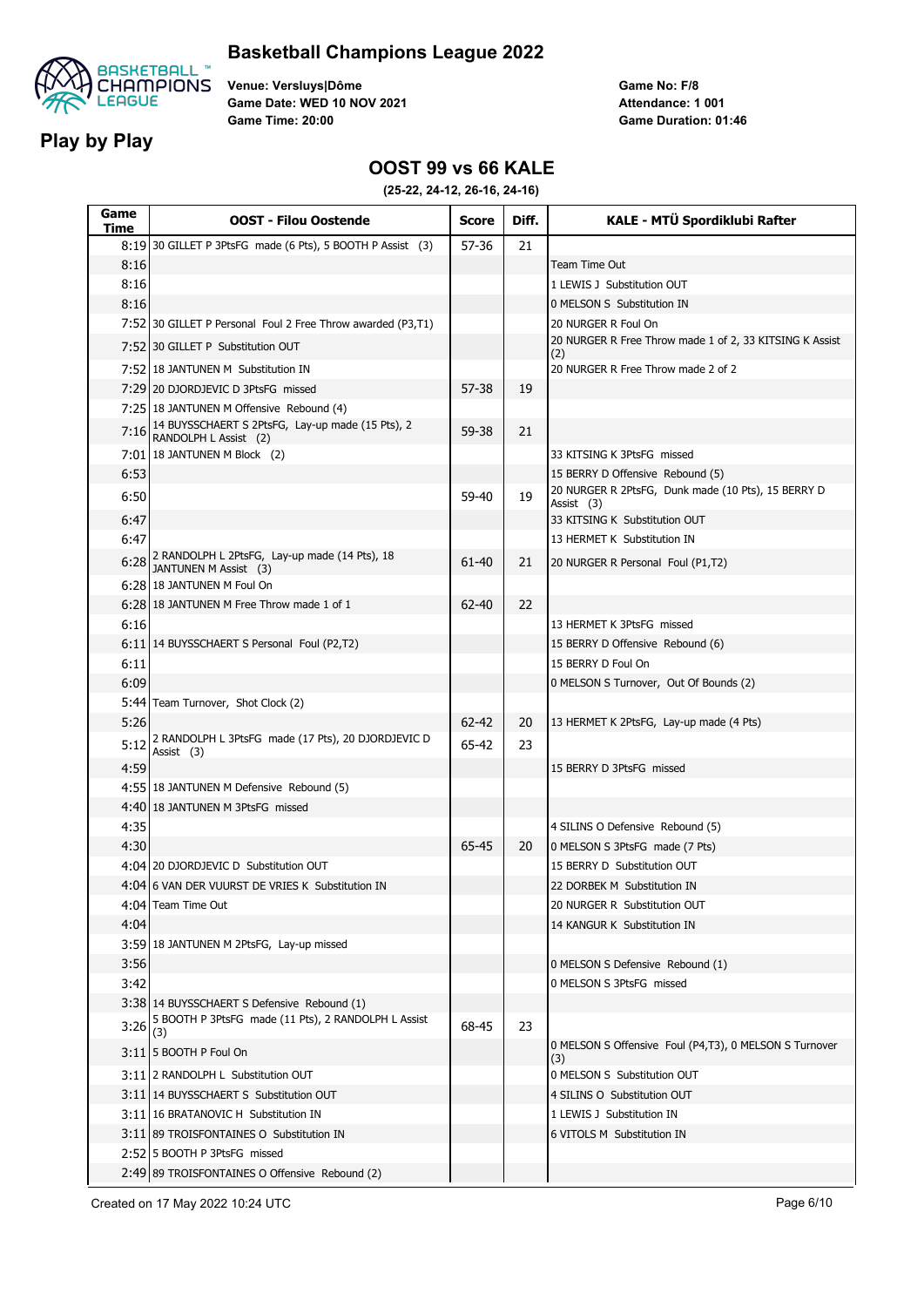

#### **Basketball Champions League 2022**

**Venue: Versluys|Dôme Game Date: WED 10 NOV 2021 Game Time: 20:00**

**Game No: F/8 Game Duration: 01:46 Attendance: 1 001**

#### **OOST 99 vs 66 KALE**

**(25-22, 24-12, 26-16, 24-16)**

| Game<br><b>Time</b> | <b>OOST - Filou Oostende</b>                                                             | <b>Score</b> | Diff. | KALE - MTÜ Spordiklubi Rafter                                     |
|---------------------|------------------------------------------------------------------------------------------|--------------|-------|-------------------------------------------------------------------|
|                     | 2:46 18 JANTUNEN M Foul On                                                               |              |       | 1 LEWIS J Personal Foul 2 Free Throw awarded (P2,T4)              |
|                     | 2:46 18 JANTUNEN M Free Throw Fast Break missed 1 of 2                                   |              |       |                                                                   |
|                     | 2:46 18 JANTUNEN M Free Throw Fast Break made 2 of 2, 16<br>BRATANOVIC H Assist (1)      | 69-45        | 24    |                                                                   |
|                     | 2:33 16 BRATANOVIC H Personal Foul (P2,T3)                                               | 69-47        | 22    | 13 HERMET K 2PtsFG, Lay-up made (6 Pts)                           |
| 2:33                |                                                                                          |              |       | 13 HERMET K Foul On                                               |
| 2:33                |                                                                                          | 69-48        | 21    | 13 HERMET K Free Throw made 1 of 1                                |
|                     | 2:13 6 VAN DER VUURST DE VRIES K Turnover, Bad Pass (2)                                  |              |       |                                                                   |
| 2:03                |                                                                                          |              |       | 13 HERMET K 3PtsFG missed                                         |
|                     | 1:59 6 VAN DER VUURST DE VRIES K Defensive Rebound (4)                                   |              |       |                                                                   |
|                     | 1:39 89 TROISFONTAINES O 2PtsFG, Jump Shot made (8 Pts), 5<br>BOOTH P Assist (4)         | 71-48        | 23    |                                                                   |
|                     | 1:33 16 BRATANOVIC H Personal Foul (P3,T4)                                               |              |       | 6 VITOLS M Foul On                                                |
| 1:20                |                                                                                          | $71 - 50$    | 21    | 14 KANGUR K 2PtsFG, Lay-up made (2 Pts), 6 VITOLS M<br>Assist (2) |
|                     | 0:59 5 BOOTH P 2PtsFG, Jump Shot made (13 Pts)                                           | 73-50        | 23    |                                                                   |
| 0:42                |                                                                                          |              |       | 22 DORBEK M 3PtsFG missed                                         |
| 0:38                |                                                                                          |              |       | 13 HERMET K Offensive Rebound (2)                                 |
| 0:30                |                                                                                          |              |       | 6 VITOLS M 3PtsFG missed                                          |
|                     | 0:27 Team Defensive Rebound (2)                                                          |              |       | 14 KANGUR K Substitution OUT                                      |
|                     | 0:27 5 BOOTH P Substitution OUT                                                          |              |       | 20 NURGER R Substitution IN                                       |
|                     | 0:27 2 RANDOLPH L Substitution IN                                                        |              |       |                                                                   |
|                     | 0:27 16 BRATANOVIC H Substitution OUT                                                    |              |       |                                                                   |
|                     | 0:27 5 BOOTH P Substitution IN                                                           |              |       |                                                                   |
|                     | 0:03 2 RANDOLPH L 2PtsFG, Jump Shot missed, 89<br>TROISFONTAINES O Offensive Rebound (3) |              |       | 13 HERMET K Personal Foul (P1,T5)                                 |
| 0:03                | 89 TROISFONTAINES O 2PtsFG, Lay-up missed, 89<br>TROISFONTAINES O Offensive Rebound (4)  |              |       | 13 HERMET K Defensive Rebound (3)                                 |
|                     | 0:03 89 TROISFONTAINES O 2PtsFG, Lay-up made (10 Pts)                                    | $75 - 50$    | 25    |                                                                   |
|                     | 0:03 89 TROISFONTAINES O Foul On                                                         |              |       |                                                                   |
|                     | 0:03 89 TROISFONTAINES O Free Throw missed 1 of 1                                        |              |       |                                                                   |
| 0:01                |                                                                                          |              |       | 6 VITOLS M 3PtsFG missed                                          |

# **FOURTH QUARTER**

| <b>OOST</b>  | 2 RANDOLPH L                                                                           | VAN DER VUURST DE<br>6<br>vries k | 16 BRATANOVIC H |       | 18 JANTUNEN M                                          | 89 TROISFONTAINES C |
|--------------|----------------------------------------------------------------------------------------|-----------------------------------|-----------------|-------|--------------------------------------------------------|---------------------|
| <b>KALE</b>  | 1 LEWIS J                                                                              | 6 VĪTOLS M                        | 20 NURGER R     |       | 22 DORBEK M                                            | 33 KITSING K        |
| Game<br>Time |                                                                                        | <b>OOST - Filou Oostende</b>      | <b>Score</b>    | Diff. | KALE - MTÜ Spordiklubi Rafter                          |                     |
|              | 9:41 2 RANDOLPH L 2PtsFG, Jump Shot made (19 Pts)                                      |                                   |                 |       | 6 VITOLS M Personal Foul (P2,T1)                       |                     |
|              | 9:41 2 RANDOLPH L Foul On                                                              |                                   |                 |       |                                                        |                     |
|              | 9:41 2 RANDOLPH L Free Throw made 1 of 1                                               |                                   | 78-50           | 28    |                                                        |                     |
| 9:21         |                                                                                        |                                   |                 |       | 1 LEWIS J 3PtsFG missed                                |                     |
|              | 9:16 2 RANDOLPH L Defensive Rebound (5)                                                |                                   |                 |       |                                                        |                     |
|              | 9:04 2 RANDOLPH L 3PtsFG missed                                                        |                                   |                 |       |                                                        |                     |
|              | 8:59 18 JANTUNEN M Offensive Rebound (6)                                               |                                   |                 |       |                                                        |                     |
|              | 8:58 18 JANTUNEN M 2PtsFG, Lay-up missed, 89<br>TROISFONTAINES O Offensive Rebound (5) |                                   |                 |       | 20 NURGER R Personal Foul 2 Free Throw awarded (P2,T2) |                     |
|              | 8:58 89 TROISFONTAINES O Foul On                                                       |                                   |                 |       | 1 LEWIS J Substitution OUT                             |                     |
| 8:58         |                                                                                        |                                   |                 |       | 24 HALLER E Substitution IN                            |                     |

**Quarter Starters:**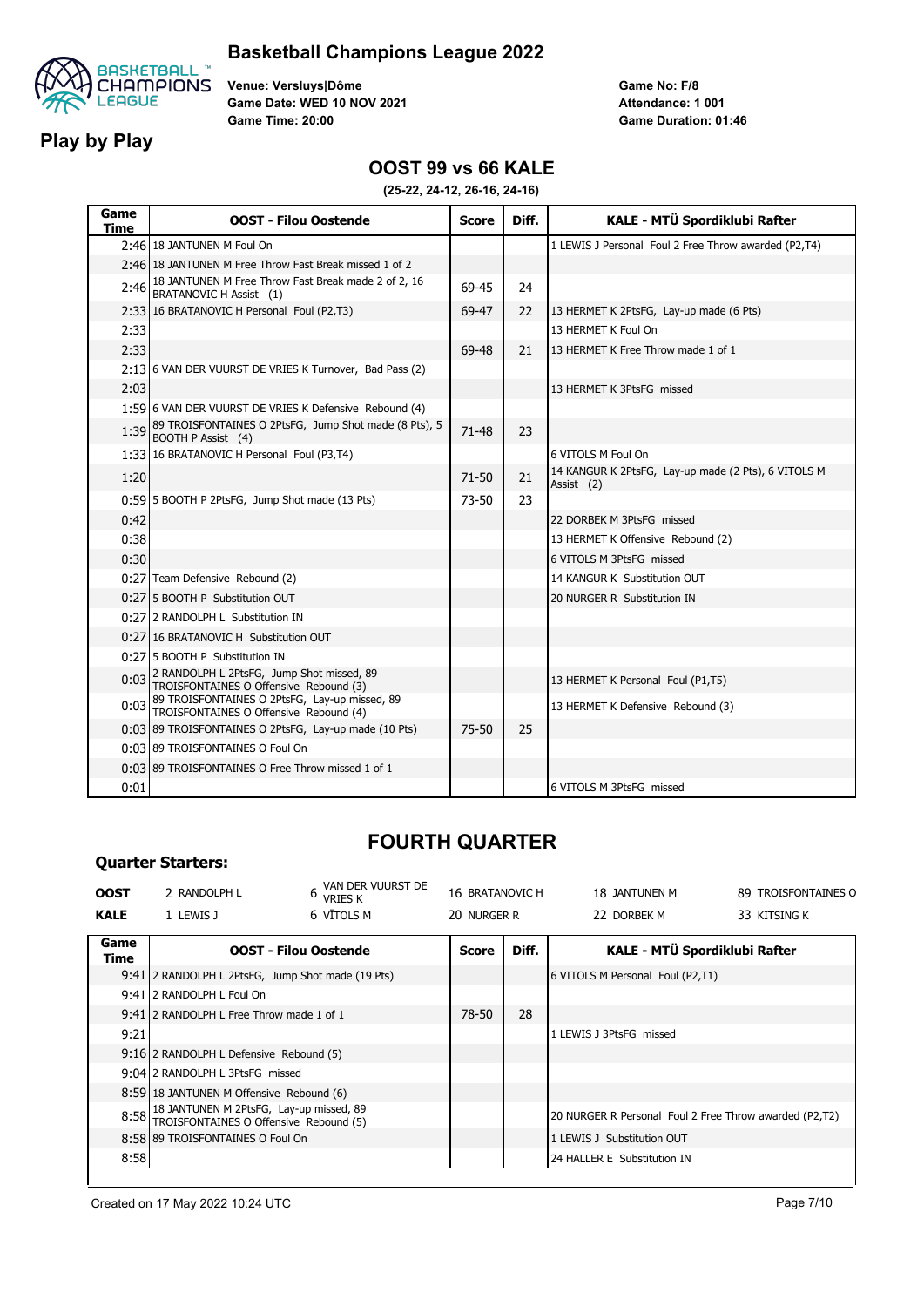

#### **Basketball Champions League 2022**

**Venue: Versluys|Dôme Game Date: WED 10 NOV 2021 Game Time: 20:00**

**Game No: F/8 Game Duration: 01:46 Attendance: 1 001**

#### **OOST 99 vs 66 KALE**

| Game<br>Time | <b>OOST - Filou Oostende</b>                                                                    | <b>Score</b> | Diff. | KALE - MTÜ Spordiklubi Rafter                                      |
|--------------|-------------------------------------------------------------------------------------------------|--------------|-------|--------------------------------------------------------------------|
|              | 8:58 89 TROISFONTAINES O Free Throw made 1 of 2                                                 | 79-50        | 29    | 33 KITSING K Substitution OUT                                      |
|              | 8:58 89 TROISFONTAINES O Free Throw made 2 of 2                                                 | 80-50        | 30    | 8 KURBAS T Substitution IN                                         |
|              | 8:45 89 TROISFONTAINES O Personal Foul (P3,T1)                                                  |              |       | 8 KURBAS T Foul On                                                 |
|              | 8:43 6 VAN DER VUURST DE VRIES K Steal                                                          |              |       | 6 VITOLS M Turnover, Bad Pass (1)                                  |
|              | 8:39 6 VAN DER VUURST DE VRIES K Turnover, Bad Pass (3)                                         |              |       | 6 VITOLS M Steal                                                   |
|              | 8:33 18 JANTUNEN M Steal                                                                        |              |       | 24 HALLER E Turnover, Bad Pass (1)                                 |
| 8:27         | 18 JANTUNEN M 2PtsFG, Dunk made (4 Pts), 2 RANDOLPH<br>L Assist (4)                             |              |       |                                                                    |
| 8:17         |                                                                                                 | 82-50        | 32    | 20 NURGER R Turnover, Out Of Bounds (2)                            |
| 8:17         |                                                                                                 |              |       | 6 VITOLS M Substitution OUT                                        |
| 8:17         |                                                                                                 |              |       | 22 DORBEK M Substitution OUT                                       |
| 8:17         |                                                                                                 |              |       | 1 LEWIS J Substitution IN                                          |
| 8:17         |                                                                                                 |              |       | 15 BERRY D Substitution IN                                         |
|              | 8:01 89 TROISFONTAINES O Turnover, Bad Pass (1)                                                 |              |       | 1 LEWIS J Steal                                                    |
|              | 7:57 89 TROISFONTAINES O Personal Foul (P4,T2)                                                  |              |       | 8 KURBAS T Foul On                                                 |
| 7:57         |                                                                                                 |              |       | 15 BERRY D 3PtsFG missed                                           |
|              | 7:56 Team Defensive Rebound (3)                                                                 |              |       |                                                                    |
| 7:31         | 16 BRATANOVIC H 2PtsFG, Lay-up made (3 Pts), 18<br>JANTUNEN M Assist (4)                        | 84-50        | 34    |                                                                    |
| 7:16         |                                                                                                 | 84-52        | 32    | 20 NURGER R 2PtsFG, Lay-up made (12 Pts), 8 KURBAS T<br>Assist (1) |
| 7:02         | 89 TROISFONTAINES O 3PtsFG made (15 Pts), 6 VAN DER<br>VUURST DE VRIES K Assist (3)             | 87-52        | 35    |                                                                    |
| 6:40         | 16 BRATANOVIC H Personal Foul 2 Free Throw awarded<br>(P4, T3)                                  |              |       | 20 NURGER R Foul On                                                |
|              | 6:35 16 BRATANOVIC H Substitution OUT                                                           |              |       | 20 NURGER R Free Throw made 1 of 2                                 |
|              | 6:35 18 JANTUNEN M Substitution OUT                                                             |              |       | 20 NURGER R Free Throw made 2 of 2                                 |
|              | 6:35 14 BUYSSCHAERT S Substitution IN                                                           |              |       |                                                                    |
|              | 6:35 30 GILLET P Substitution IN                                                                |              |       |                                                                    |
|              | 6:26 2 RANDOLPH L 2PtsFG, Dunk made (22 Pts)                                                    |              |       | 20 NURGER R Substitution OUT                                       |
|              | 6:26 30 GILLET P Personal Foul 2 Free Throw awarded (P4,T4)                                     |              |       | 13 HERMET K Substitution IN                                        |
| 6:26         |                                                                                                 | 89-55        | 34    | 8 KURBAS T Free Throw Fast Break made 1 of 2                       |
| 6:26         |                                                                                                 | 89-56        | 33    | 8 KURBAS T Free Throw Fast Break made 2 of 2                       |
| 6:26         |                                                                                                 |              |       | 1 LEWIS J Personal Foul (P3,T3)                                    |
|              | 6:26 6 VAN DER VUURST DE VRIES K Foul On                                                        |              |       | 15 BERRY D Foul On                                                 |
| 6:26         |                                                                                                 |              |       | 1 LEWIS J Substitution OUT                                         |
| 6:26         |                                                                                                 |              |       | 0 MELSON S Substitution IN                                         |
| 6:18         | 2 RANDOLPH L 2PtsFG Fast Break, Lay-up made (24 Pts), 6<br>VAN DER VUURST DE VRIES K Assist (4) | 91-56        | 35    |                                                                    |
| 6:08         |                                                                                                 |              |       | Team Time Out                                                      |
| 5:58         |                                                                                                 |              |       | 24 HALLER E 3PtsFG missed                                          |
|              | 5:54 89 TROISFONTAINES O Defensive Rebound (6)                                                  |              |       |                                                                    |
| 5:50         | 14 BUYSSCHAERT S Offensive Foul (P3,T5), 14<br>BUYSSCHAERT S Turnover (1)                       |              |       | 24 HALLER E Foul On                                                |
| 5:33         |                                                                                                 |              |       | 13 HERMET K 2PtsFG, Jump Shot missed                               |
|              | 5:29 2 RANDOLPH L Defensive Rebound (6)                                                         |              |       |                                                                    |
|              | 5:20 2 RANDOLPH L Foul On                                                                       |              |       | 15 BERRY D Personal Foul 2 Free Throw awarded (P2,T4)              |
| 5:20         | 2 RANDOLPH L Free Throw made 1 of 2, 89<br>TROISFONTAINES O Assist (3)                          | 92-56        | 36    |                                                                    |
|              | 5:20 2 RANDOLPH L Free Throw made 2 of 2                                                        | 93-56        | 37    |                                                                    |
|              | 5:20 2 RANDOLPH L Substitution OUT                                                              |              |       |                                                                    |
|              | 5:20 5 BOOTH P Substitution IN                                                                  |              |       |                                                                    |
| 5:04         |                                                                                                 |              |       | 0 MELSON S 2PtsFG, Jump Shot missed                                |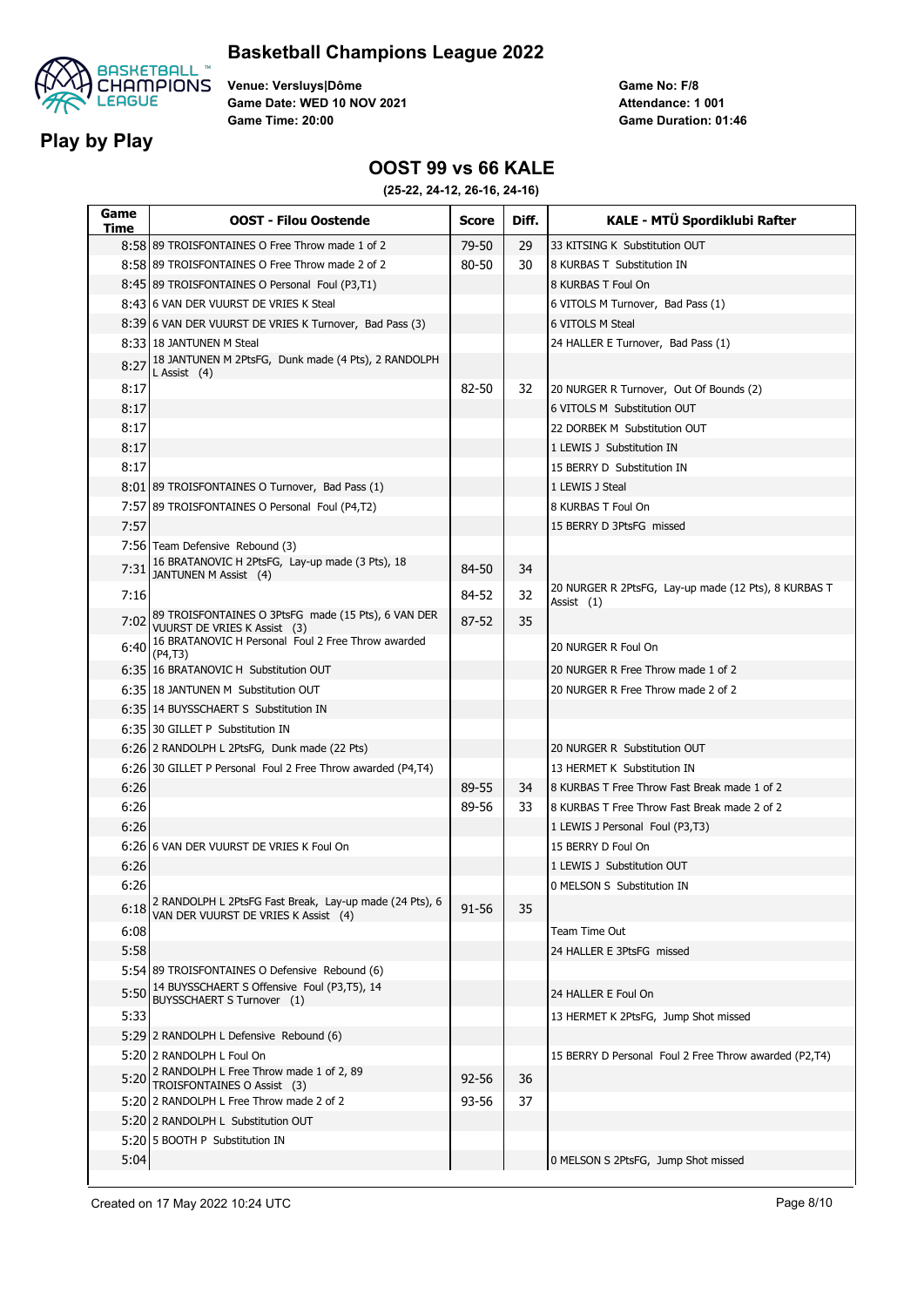

#### **Basketball Champions League 2022**

**Venue: Versluys|Dôme Game Date: WED 10 NOV 2021 Game Time: 20:00**

**Game No: F/8 Game Duration: 01:46 Attendance: 1 001**

#### **OOST 99 vs 66 KALE**

| Game<br>Time | <b>OOST - Filou Oostende</b>                                                           | <b>Score</b> | Diff. | KALE - MTÜ Spordiklubi Rafter                                   |
|--------------|----------------------------------------------------------------------------------------|--------------|-------|-----------------------------------------------------------------|
|              | 5:00 14 BUYSSCHAERT S Defensive Rebound (2)                                            |              |       |                                                                 |
|              | 4:41 89 TROISFONTAINES O 2PtsFG, Lay-up missed                                         |              |       |                                                                 |
| 4:38         |                                                                                        |              |       | 13 HERMET K Defensive Rebound (4)                               |
| 4:28         |                                                                                        |              |       | 8 KURBAS T 2PtsFG, Lay-up missed                                |
| 4:25         |                                                                                        |              |       | 8 KURBAS T Offensive Rebound (1)                                |
| 4:24         |                                                                                        |              |       | 8 KURBAS T 2PtsFG, Lay-up missed                                |
|              | 4:21 14 BUYSSCHAERT S Defensive Rebound (3)                                            |              |       |                                                                 |
|              | 4:05 14 BUYSSCHAERT S Foul On                                                          |              |       | 13 HERMET K Personal Foul 2 Free Throw awarded (P2,T5)          |
|              | 4:05 89 TROISFONTAINES O Substitution OUT                                              |              |       | 15 BERRY D Substitution OUT                                     |
|              | 4:05 17 PINTELON X Substitution IN                                                     |              |       | 22 DORBEK M Substitution IN                                     |
| 4:05         | 14 BUYSSCHAERT S Free Throw made 1 of 2, 89<br>TROISFONTAINES O Assist (4)             | 94-56        | 38    |                                                                 |
|              | 4:05 14 BUYSSCHAERT S Free Throw made 2 of 2                                           | 95-56        | 39    |                                                                 |
|              | 3:51 14 BUYSSCHAERT S Substitution OUT                                                 |              |       |                                                                 |
|              | 3:51 16 BRATANOVIC H Substitution IN                                                   |              |       |                                                                 |
| 3:50         |                                                                                        |              |       | Team Time Out                                                   |
| 3:41         |                                                                                        | 95-56        | 39    | 22 DORBEK M 2PtsFG, Jump Shot missed                            |
| 3:37         |                                                                                        |              |       | 22 DORBEK M Offensive Rebound (1)                               |
| 3:36         |                                                                                        | 95-59        | 36    | 24 HALLER E 3PtsFG made (3 Pts), 22 DORBEK M Assist (1)         |
|              | 3:18 5 BOOTH P Turnover, Travel (3)                                                    |              |       |                                                                 |
| 3:07         | 17 PINTELON X Personal Foul 3 Free Throw awarded<br>(P1,T6)                            |              |       | 24 HALLER E Foul On                                             |
| 3:07         |                                                                                        | 95-60        | 35    | 24 HALLER E Free Throw made 1 of 3, 22 DORBEK M Assist<br>(2)   |
| 3:07         |                                                                                        |              |       | 24 HALLER E Free Throw missed 2 of 3                            |
| 3:07         |                                                                                        | 95-61        | 34    | 24 HALLER E Free Throw made 3 of 3                              |
|              | 2:44 17 PINTELON X 2PtsFG, Lay-up missed                                               |              |       |                                                                 |
|              | 2:41 16 BRATANOVIC H Offensive Rebound (2)                                             |              |       |                                                                 |
|              | 2:40 16 BRATANOVIC H 2PtsFG, Lay-up made (5 Pts)                                       | $97 - 61$    | 36    |                                                                 |
| 2:19         |                                                                                        |              |       | 8 KURBAS T 2PtsFG, Jump Shot missed                             |
|              | 2:16 30 GILLET P Substitution OUT                                                      |              |       | 24 HALLER E Offensive Rebound (1)                               |
|              | 2:16 25 WALESON J Substitution IN                                                      |              |       | Team Turnover, Shot Clock (1)                                   |
|              | 2:00 6 VAN DER VUURST DE VRIES K Turnover, Bad Pass (4)                                |              |       |                                                                 |
| 1:48         |                                                                                        | $97 - 63$    | 34    | 0 MELSON S 2PtsFG, Dunk made (9 Pts), 22 DORBEK M<br>Assist (3) |
|              | 1:32 5 BOOTH P 3PtsFG missed                                                           |              |       |                                                                 |
| 1:25         |                                                                                        |              |       | 13 HERMET K Defensive Rebound (5)                               |
| 1:21         | 17 PINTELON X Personal Foul 2 Free Throw awarded<br>(P <sub>2</sub> , T <sub>7</sub> ) |              |       | 22 DORBEK M Foul On                                             |
| 1:21         |                                                                                        |              |       | 22 DORBEK M Free Throw missed 2 of 2                            |
|              | 1:21 16 BRATANOVIC H Defensive Rebound (3)                                             |              |       | 22 DORBEK M Free Throw missed 1 of 2                            |
|              | 1:1516 VAN DER VUURST DE VRIES K Foul On                                               |              |       | 22 DORBEK M Personal Foul 2 Free Throw awarded (P1,T6)          |
| 1:15         | 6 VAN DER VUURST DE VRIES K Free Throw Fast Break<br>made 1 of 2                       | 98-63        | 35    |                                                                 |
| 1:15         | 6 VAN DER VUURST DE VRIES K Free Throw Fast Break<br>made 2 of 2                       | 99-63        | 36    |                                                                 |
| 1:06         |                                                                                        |              |       | 22 DORBEK M 3PtsFG missed                                       |
|              | 1:02 16 BRATANOVIC H Defensive Rebound (4)                                             |              |       |                                                                 |
|              | 0:44 25 WALESON J 2PtsFG, Lay-up missed                                                |              |       |                                                                 |
| 0:40         |                                                                                        |              |       | 13 HERMET K Defensive Rebound (6)                               |
| 0:31         |                                                                                        | 99-66        | 33    | 24 HALLER E 3PtsFG made (8 Pts), 0 MELSON S Assist (1)          |
|              | 0:05 16 BRATANOVIC H 2PtsFG, Lay-up missed                                             |              |       |                                                                 |
|              | 0:01   17 PINTELON X Offensive Rebound (1)                                             |              |       |                                                                 |